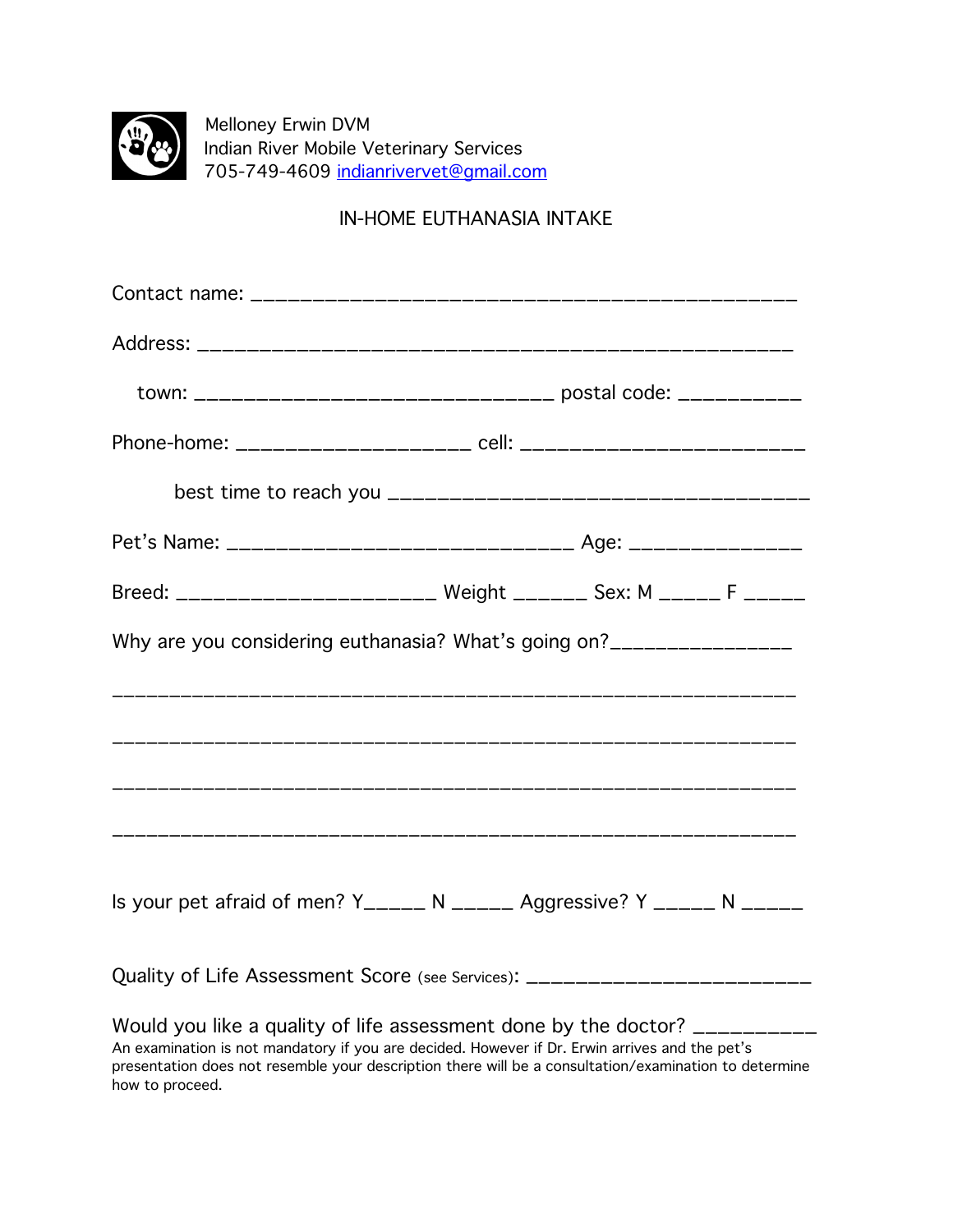Family Veterinarian/Clinic:\_\_\_\_\_\_\_\_\_\_\_\_\_\_\_\_\_\_\_\_\_\_\_\_\_\_\_\_\_\_\_\_\_\_\_\_\_\_\_

We prefer to let your veterinarian know ahead as a professional courtesy so they can up date their files.

| Aftercare: please check the option you are interested in                                                                                                                                                                                                                                   |  |  |  |
|--------------------------------------------------------------------------------------------------------------------------------------------------------------------------------------------------------------------------------------------------------------------------------------------|--|--|--|
| Home burial (if allowed) $\frac{1}{2}$                                                                                                                                                                                                                                                     |  |  |  |
| Communal cremation __________<br>Your pet is gently placed into the crematory with other pets and the remains are buried at one of<br>Gateway's pet cemeteries. A small representation from each communal cremation is placed in an ossuary<br>located at the cemetery that you can visit. |  |  |  |
| Individual cremation __________<br>Your treasured pet is placed in the crematory separate from other pets so the crematory remains can be<br>returned to you in an urn. See options below                                                                                                  |  |  |  |
| Urn selection for private cremation only:<br>Go to gatewaypetmemorial.com to see urn options                                                                                                                                                                                               |  |  |  |
| Cedar box ____ Blue ceramic ____ Tan ceramic ____ Blue Metal ____ Tan Metal ____<br>the above are complementary with private cremation                                                                                                                                                     |  |  |  |
| Special urn reference number ___________ description ____________________________<br>see Gateway website for options and prices                                                                                                                                                            |  |  |  |
|                                                                                                                                                                                                                                                                                            |  |  |  |
|                                                                                                                                                                                                                                                                                            |  |  |  |
| Paw print:                                                                                                                                                                                                                                                                                 |  |  |  |
| Please go to gatewaypetmemorial.com for a multitude of choices and prices of this beautiful option for<br>preserving your cherished furry family member                                                                                                                                    |  |  |  |
| Paw print reference number _________                                                                                                                                                                                                                                                       |  |  |  |
| Additional memorial options:                                                                                                                                                                                                                                                               |  |  |  |

Please visit **gatewaypetmemorial.com** for items such as jewelry, caskets, placement and garden stones

reference number \_\_\_\_\_\_\_\_\_\_\_